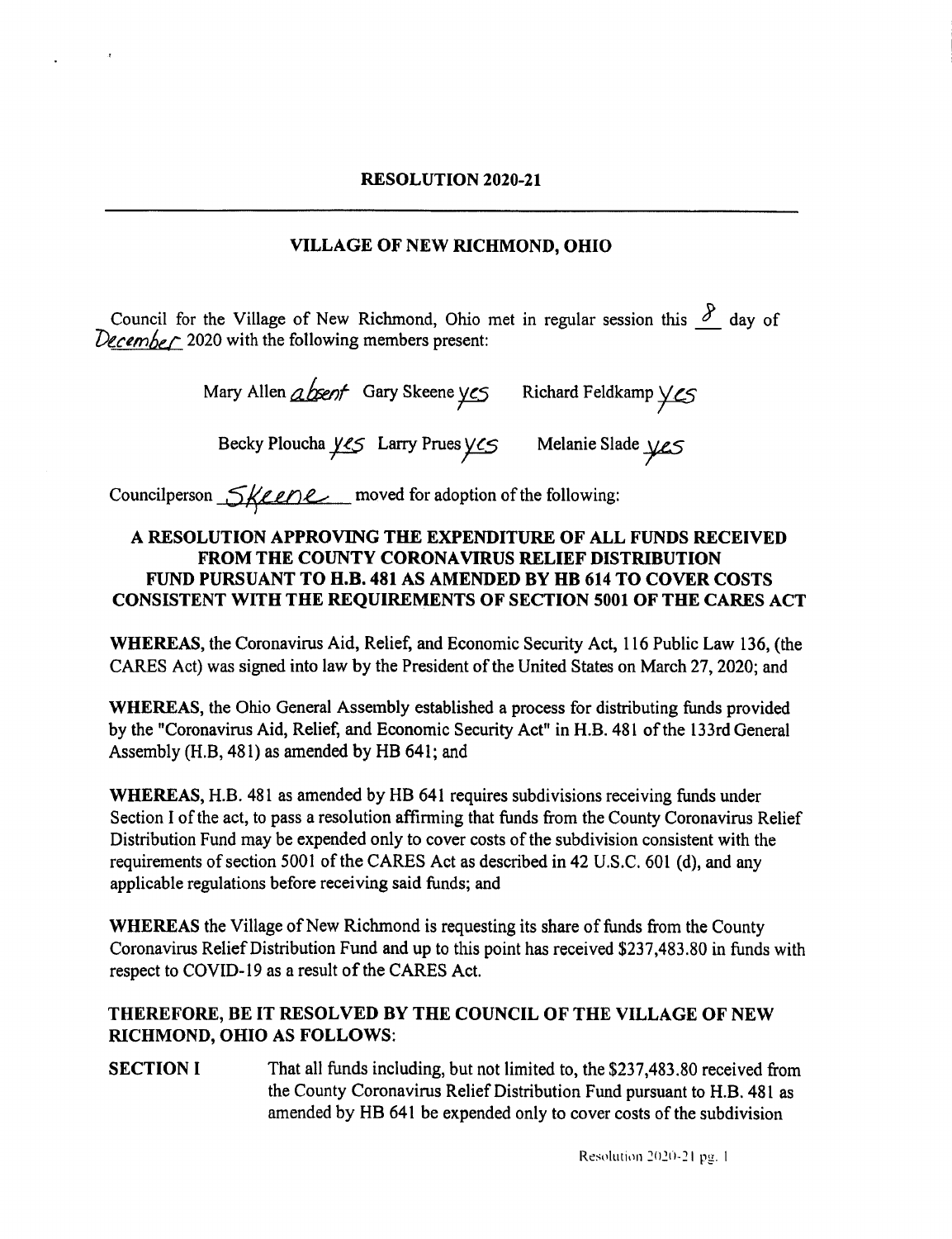consistent with the requirements of section <sup>5001</sup> of the CARES Act as described in 42 U.S.C. 601 (d), and any applicable regulations and guidance only to cover expenses that:

- 1) Are necessary expenditures incurred due to the public health emergency with respect to the Coronavirus Disease 2019 (COVID- 19);
- (2) Were not accounted for in the Village of New Richmond's most recently approved budget as of March 27, 2020; and
- 3) Were incurred during the period that begins on March 1, 2020 and ends on December 30, 2020.

#### SECTION II Furthermore, in compliance with H.B. <sup>481</sup> as amended by HB 641, be it resolved by the Council of the Village of New Richmond that the Director of Finance take all necessary action to:

- 1) On or before November 25, 2020, pay any unencumbered balance of money in the Village of New Richmond's local coronavirus relief fund to the County Treasurer;
- 2) On or before February 1, 2021, pay the balance of any money in the Village of New Richmond's local coronavirus relief fund to the state treasury in the manner prescribed by the Director of the Ohio Office of Budget and Management; and
- 3) Provide any information related to any payments received under H.B. 481 as amended by HB 641 to the Director of the Ohio Office of Budget and Management as requested.
- SECTION III It is hereby found and determined that all formal actions of this Council concerning and relating to the Passage of this Resolution were taken in an open meeting of this Council, and that all deliberations of this Council and of any committees that resulted in those formal actions were in meetings open to the public, in compliance with all legal requirements.

### SECTION IV That this Resolution shall be in full force and take effect at the earliest date allowed by law.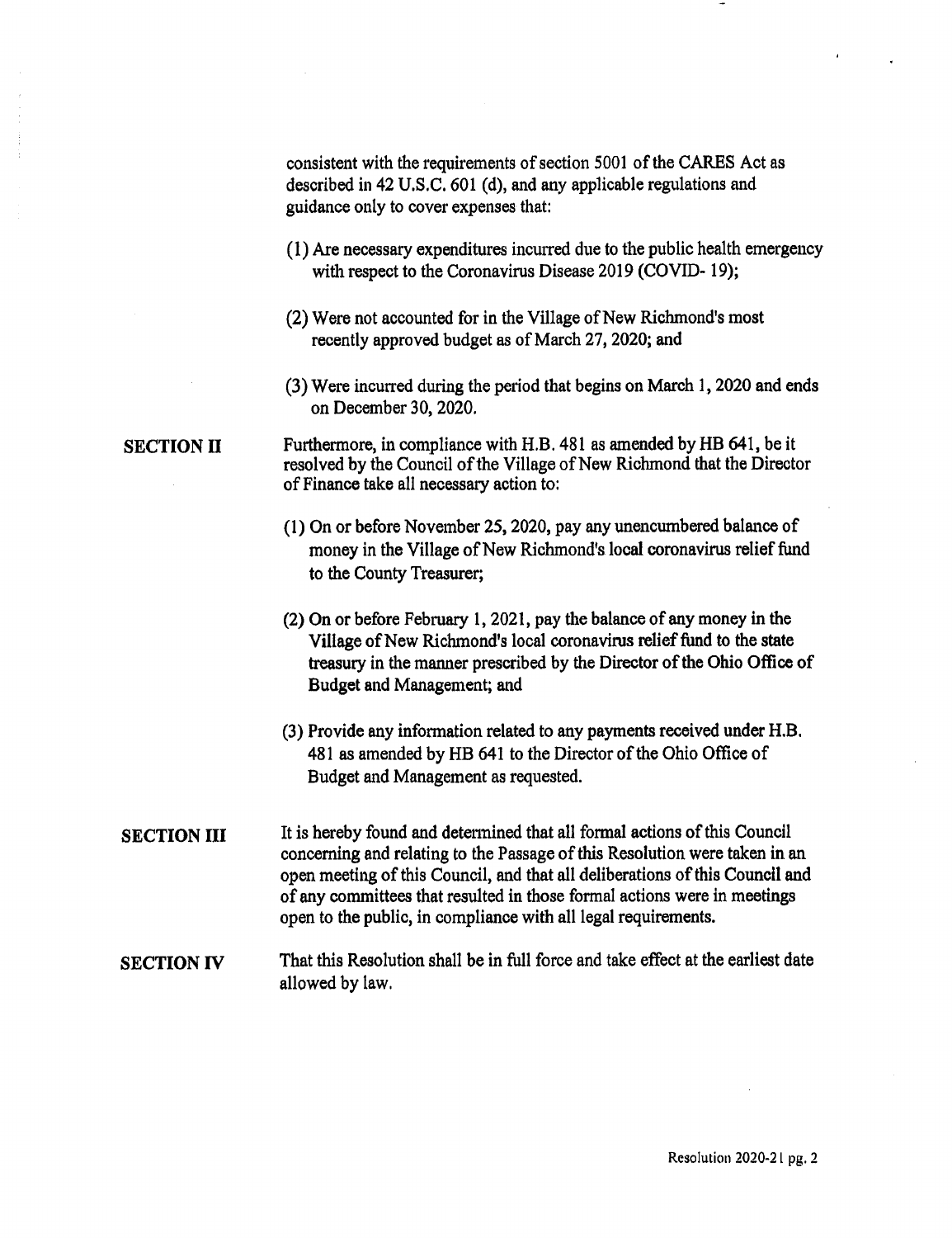Councilperson  $\frac{\sqrt{e}}{\sqrt{2}}$  seconded the motion to adopt the foregoing Resolution and upon roll call the vote was as follows:

| <b>Larry Prues</b>     |       |                   |
|------------------------|-------|-------------------|
| Becky Ploucha          | IL S  |                   |
| Mary Allen             | hspat |                   |
| Gary Skeene            |       |                   |
| Melanie Slade          | VL5   |                   |
| Richard Feldkamp       | VCS   |                   |
|                        |       |                   |
| <b>First Reading:</b>  |       | 10-27-2020        |
| <b>Second Reading:</b> |       | <u>11-10-2020</u> |
| <b>Third Reading:</b>  |       | 12-08-2020        |

Adopted:  $12 - 08 - 2020$ 

**ATTEST:** 

**Clenn** Ewing, Mayor

Approved as to form:

oflmann, Solicitor

Lesa

Theresa Leigh, Clerk of Council

#### **CERTIFICATE**

I, Theresa Leigh, Clerk of Council of the Village of New Richmond, Clermont County, Ohio, do hereby certify the foregoing is a true and correct copy from the Record of Proceedings of said<br>Village. WITNESS my signature this  $\mathcal{S}$  day of  $\mathcal{D}$ ecember 2020.

Theresa Leigh, Clerk of Council